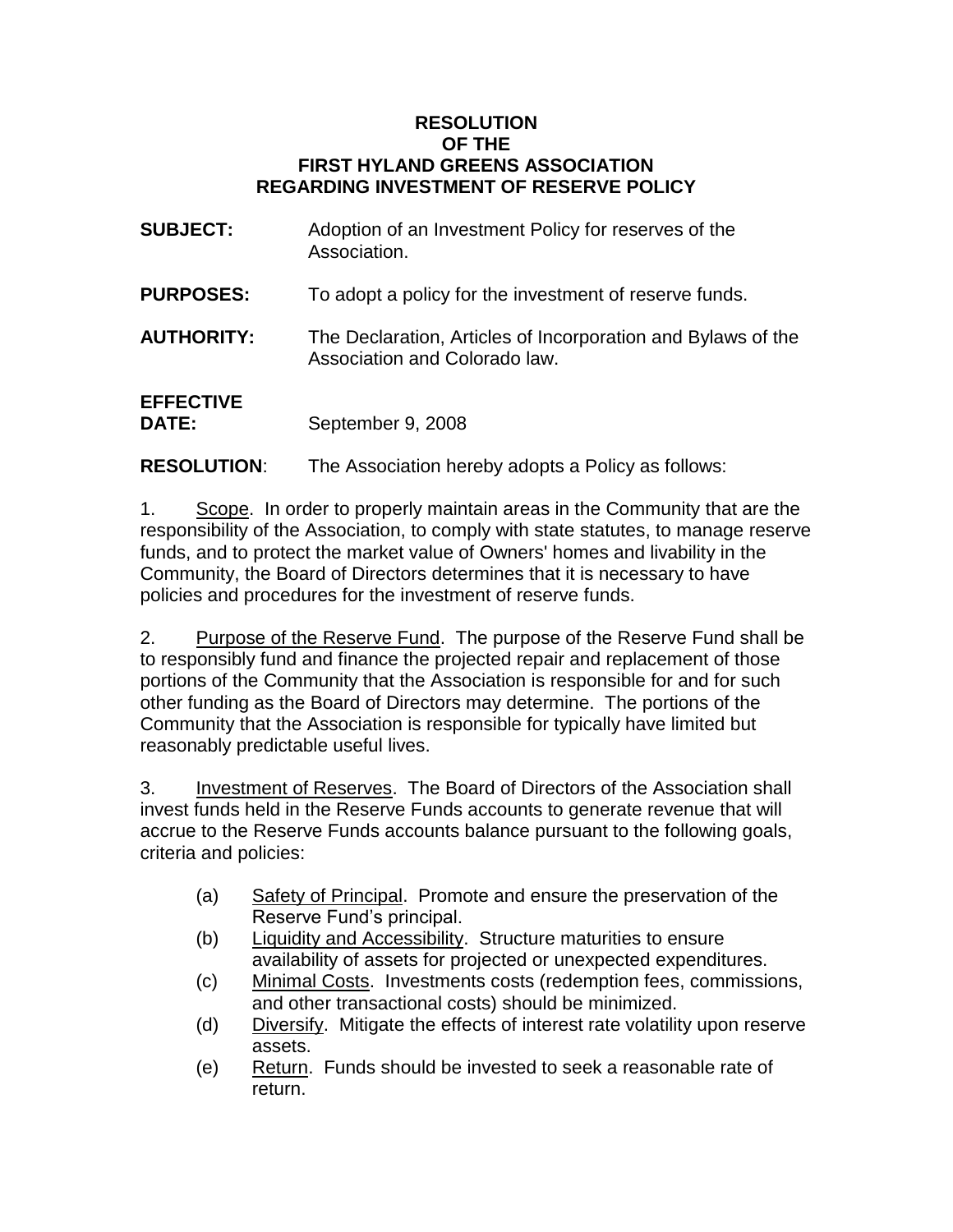4. Limitation on Investments. Unless otherwise approved by the Board, all investments will be FDIC (Federal Deposit Insurance Corporation) insured and/or guaranteed by the United States Government.

5. Investment Strategy. The investment strategy of the Association should emphasize a long-term outlook by diversifying the maturity dates of fixed-income instruments within the portfolio utilizing a laddered investment approach.

6. Independent Professional Investment Assistance. The Board of Directors of the Association may hire a qualified investment counselor to assist in formulating a specific investment strategy.

7. Review and Control. The Board shall review Reserve Fund investments periodically to ensure that the funds are receiving competitive yields and shall make prudent adjustments as needed.

8. Reserve Study. In order to determine funding of the Reserve Fund, the Board of Directors may determine, with the assistance and advice of professionals, the life expectancy of those portions of the Community to be maintained by the Association and the anticipated costs of maintaining, replacing and improving those identified areas (hereinafter referred to as a "Reserve Study").

9. Review of Reserve Study. The Board of Directors shall cause the Reserve Study, if any, and reserve funding to be reviewed and updated periodically, at least once every five years, to adjust and make changes in costs, inflation and interest yield on invested funds, plus modification, addition or deletion of components.

10. Definitions. Unless otherwise defined in this Resolution, initially capitalized or terms defined in the Declaration shall have the same meaning herein.

11. Supplement to Law. The provisions of this Resolution shall be in addition to and in supplement of the terms and provisions of the Declaration and the law of the State of Colorado governing the community.

12. Deviations. The Board may deviate from the procedures set forth in this Resolution if in its sole discretion such deviation is reasonable under the circumstances.

13. Amendment. This policy may be amended from time to time by the Board of Directors.